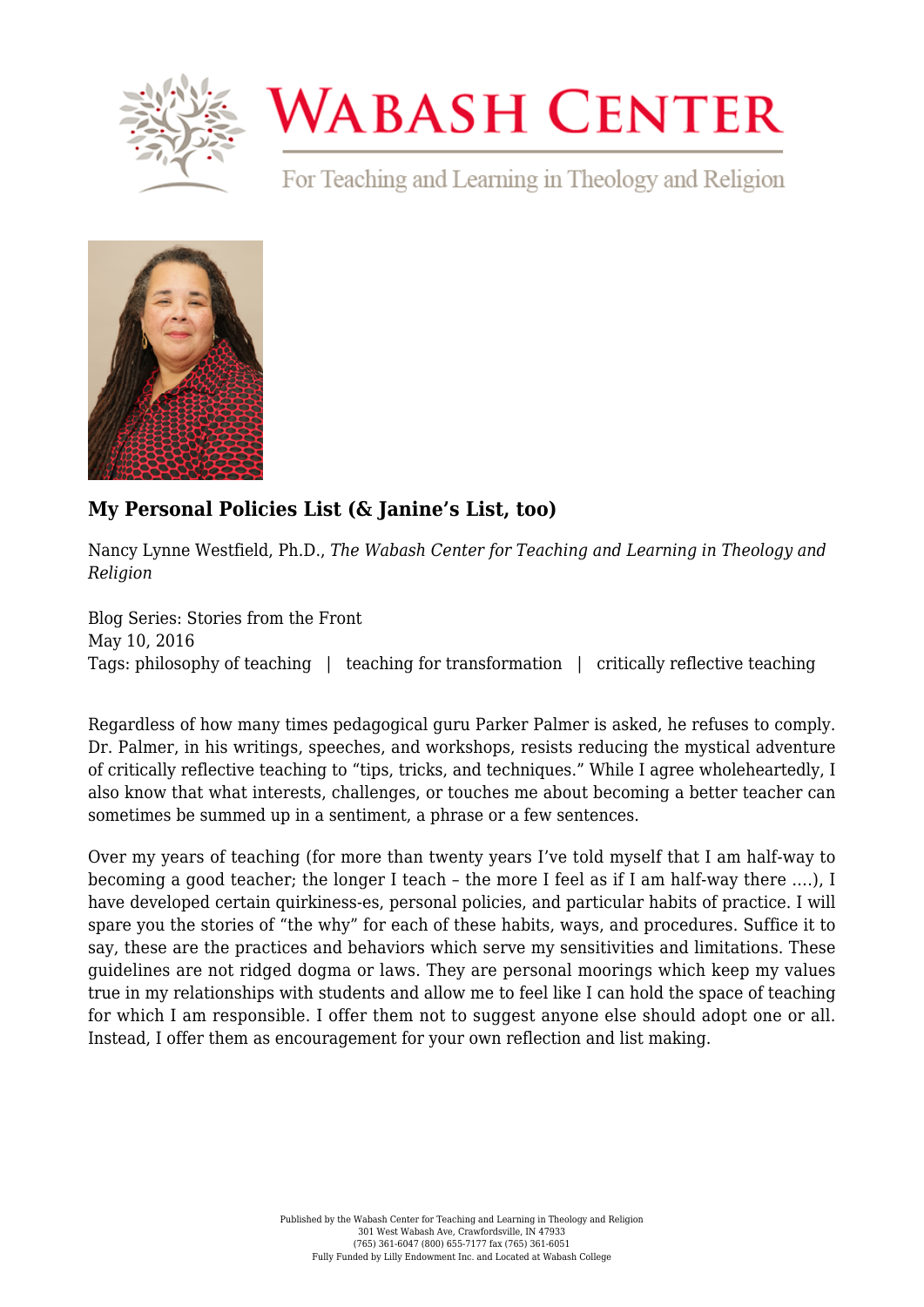These are a few of my personal policies:

- 1. It's better to be strict in the beginning of the course, then lenient as the semester progresses, than lenient in the beginning and strict at the end.
- 2. Be intentional about the use of silences, of pauses, of whispering there is great power in the silences.
- 3. Don't teach while tired; don't teach while angry; don't teach while sleepy; don't teach while sick.
- 4. Be funny humor in class helps.
- 5. Teach after having listened to what students say they want to learn; learn to hear what students are meaning when they say what they want to learn.
- 6. Tell stories about my mother, her mother and her mother in class to invoke ancestral assistance.
- 7. Routinely, invite two or three students into a closer vantage point of my work through being teaching assistants, research assistants – having a posse is good for you and them and other students.
- 8. It's not enough to be engaging and participatory find ways to be genuine and authentic in classroom interactions.
- 9. Resist grade inflation.
- 10. Require assignments be turned in on-time; enforce the penalty for lateness. Return the graded assignments the week after they are handed-in; if assignments are returned later, apologize.
- 11. Watch the breathing of students on the first day of class; the longer students hold their breath the more challenged they will be in trusting throughout the semester.
- 12. Smile in class; be happy to be performing your job have fun teaching.
- 13. Notice the shoes worn by the students and listen to the stories the shoes tell.
- 14. Work at being trust worthy so that when you must give a negative critique the student trusts your judgement.
- 15. Know that the fear which is free-floating in your classroom is likely yours as much as theirs.
- 16. Learn to distinguish between a lazy student and a student who is trying his/her best but not succeeding.
- 17. If everything that is is not visible, then teach as if the invisible matters.

In a moment of checking with my research assistant, Janine Carambot, to see if she thought a blog about personal policies was interesting, I asked her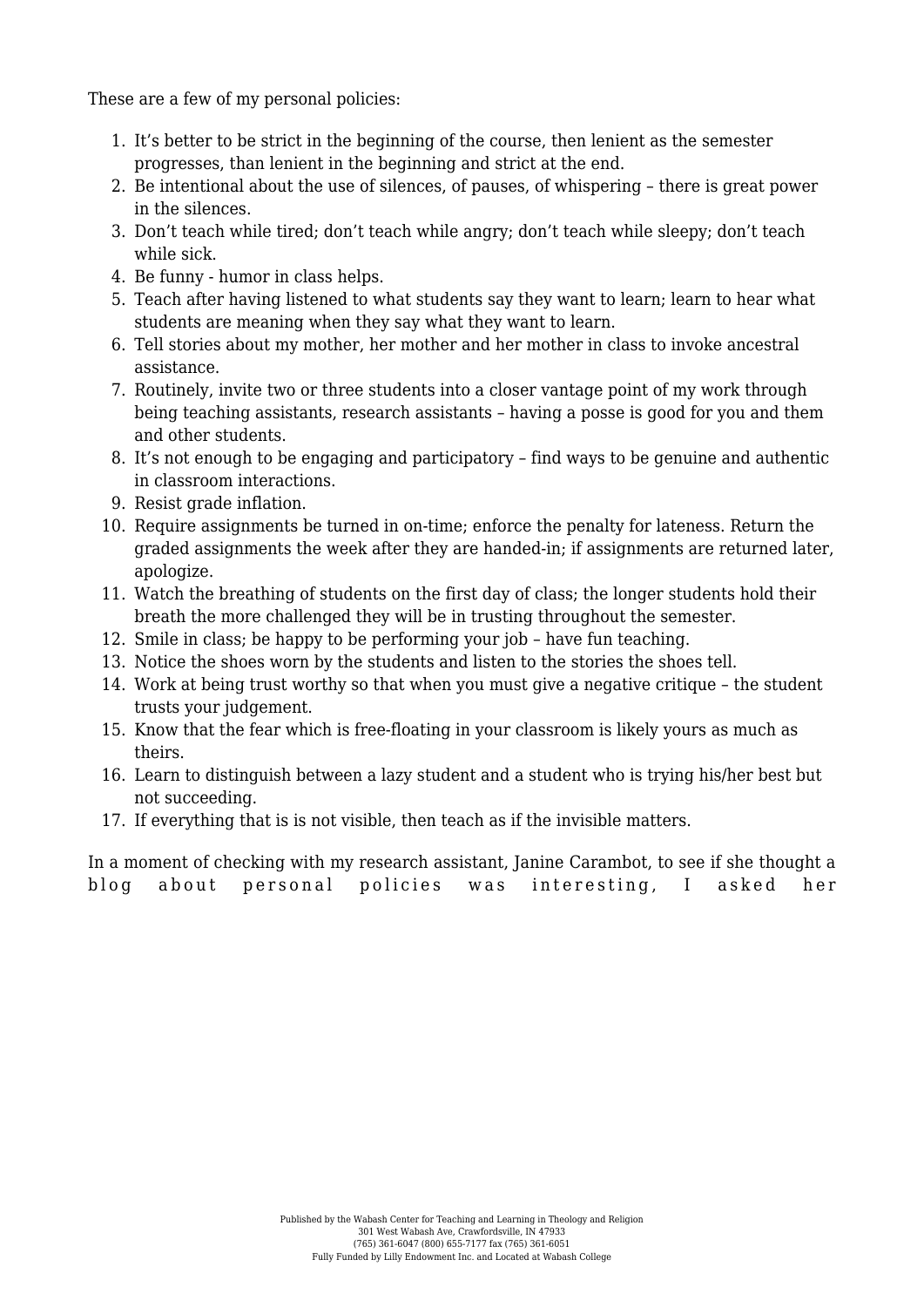

to write a list of my personal policies as she

experienced them in my classroom as an MDIV student. Without seeing my list, this is what Janine wrote:

1) You encourage students to spend time with the question. You insist that the better questions to ask are "What if…" and/or open ended questions which provoke imagination and wonder by the answerer.

2) You refuse sugarcoating the hard things.

3) You seem to be learning with us; you ask us questions and then say "interesting…" when we answer; it is a mutual experience for you.

4) You tell us that we need to ask questions for which we do not know the answer – this is a new experience in learning and faith.

5) You do not waste time with "niceness."

6) You encourage us to go deeper when we try to give shallow "churchy" answers.

7) You enable us without giving us answers - you believe the answers depend on context and our social location.

8) You have a way of creating assignments that always beg clarification, but they seem to be intentionally evasive so you get our own interpretation, creativity, and immersion of the assignment.

9) You have a sense of humor about the things that we tend to take so seriously as if our life depended on it (mostly our theology). If we were able to laugh with you it was because we saw the limits of our understanding; if we were offended it meant that we didn't want to learn or we felt threatened.

10) You busted open all of our understandings to "educational ministries" by showing us it is